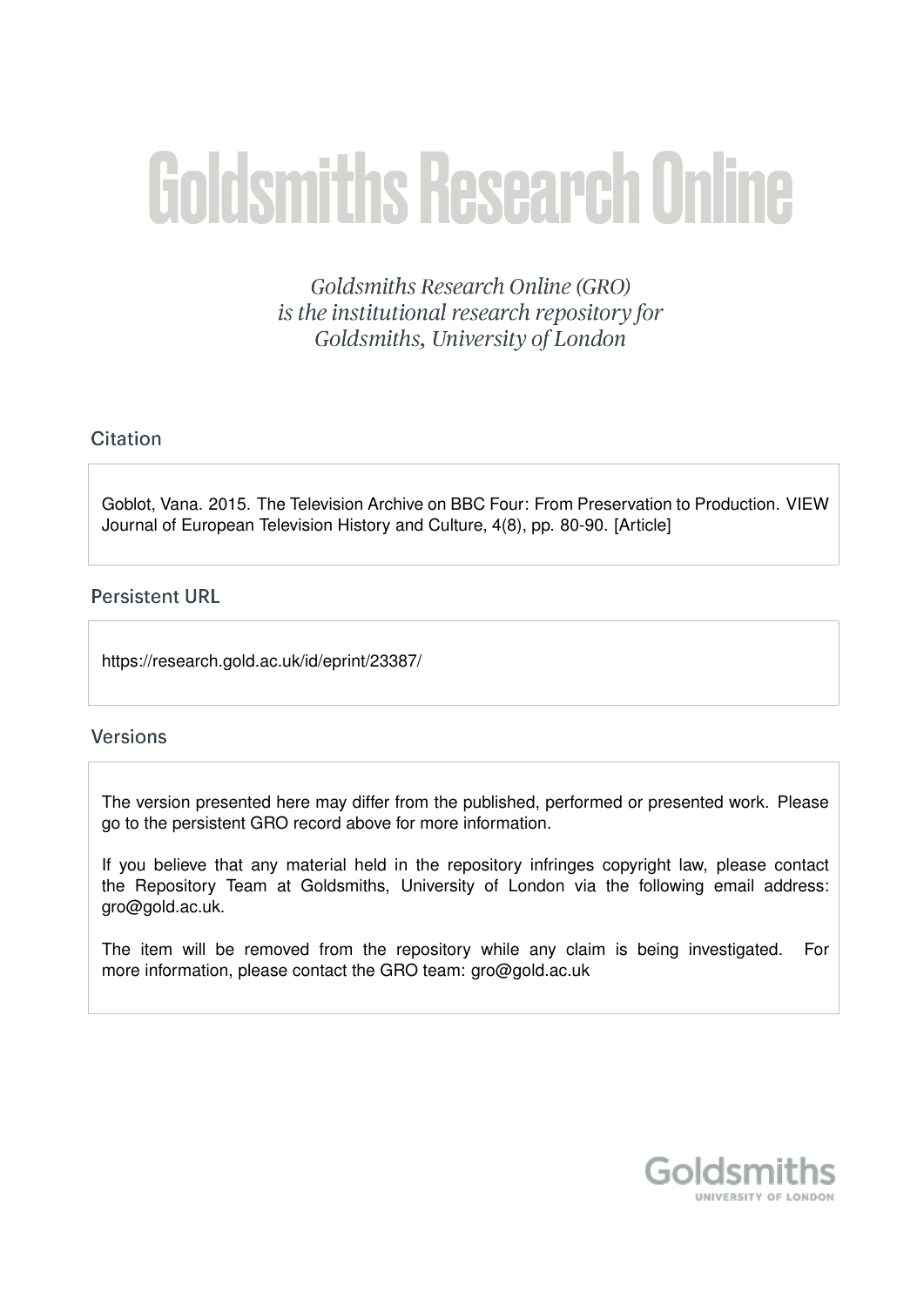

# THE TELEVISION ARCHIVE ON BBC FOUR

# From Preservation to Production

#### Vana Goblot

Department of Media and Communications Professor Stuart Hall Building Goldsmiths, University of London Lewisham Way, New Cross London SE14 6NW United Kingdom [v.goblot@gold.ac.uk](mailto:v.goblot@gold.ac.uk)

Abstract: Reusing audiovisual archive material is a growing trend on television and has many purposes, ranging for commercial to more 'purely' social and cultural ones. Focusing on the uses of the television archive on BBC Four, the BBC's 'custodian of archive' and digital channel for arts, culture and ideas, this article examines a selection of archive rich programmes shown on the channel, in order to explore the ways in which the television archive is becoming indispensable in programme making. The article is based on interviews with BBC Four programme makers. It posits that memory, nostalgia, aesthetic and moral judgement and, crucially, self-reflexivity are all at play in archive-based programme making. The article further proposes three distinct production approaches – interpretative, interventional and imaginative – all of which contribute differently to the television archive's being seen as a 'creative tool'.

Keywords: BBC Four; the BBC; television archive; television production; cultural value; nostalgia.

There is a double paradox in [this] privileging of memory today. Our mnemonic culture rejects the idea of the archive while depending on the archive's contents for its own sustenance. And it marks its vital difference from the archive by insisting on novelty, the novelty of no longer fetishising the new.<sup>1</sup>

#### The word 'archive' is ceasing to be an adequate term for describing what might be done with it.<sup>2</sup>

The television archive is thriving in the digital multiplatform and television ecology. In the United Kingdom alone, digital television channels such as UKTV's Yesterday, Dave and Drama depend on acquiring and broadcasting television programmes from the BBC, ITV and Channel 4 archives.<sup>3</sup> Public service broadcasters have also been following suit: the expansion of ITV, Channel 4 and the BBC into multichannel portfolios means that an increasing amount of space is given to television repeats and archival programming. Indeed, the BBC's own vast audiovisual archive, which was only a couple of decades ago considered a 'sleeping asset' became stimulated by digitisation. By focusing on BBC Four, the

<sup>1</sup> Andreas Huyssen, Twilight Memories: Marking Time in a Culture of Amnesia, New York: Routledge, 1995, p. 6.

<sup>2</sup> Anthony Wall, Arena Series Producer, interviewed at the BBC Bush House, 11 February 2010.

<sup>3 &#</sup>x27;About UK TV'. This is a worldwide trend; for example, the case of American television has been examined in Derek Kompare's Rerun Nation, Routledge, 2004; or Lynn Spigel's 'Our TV Heritage: Television, the Archive and the Reasons for Preservation', in Janet Wasko, ed., A Companion to Television, Wiley-Blackwell, 2010.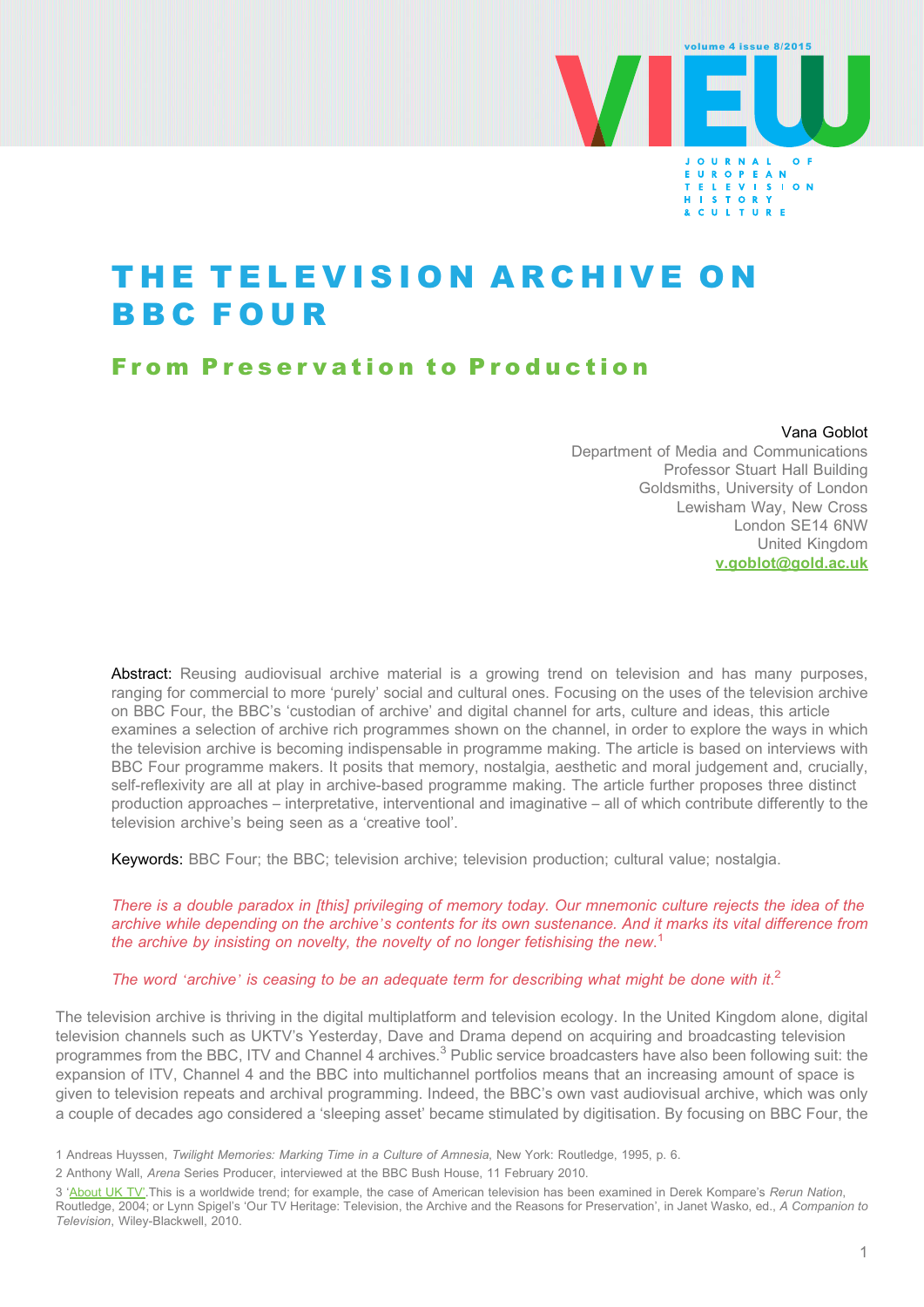

BBC's digital channel for arts, culture and ideas, this article examines the ways in which the audiovisual archive is mobilised for new broadcasting activities and programme making.

BBC Four has been, since its inception in March 2002, the 'custodian of the BBC archives'.<sup>4</sup> In 2011 it became the only BBC television channel with a remit of curating the vast BBC audiovisual archive to create permanent online collections.5 The television archive is also prominent in the channel's linear scheduling and programming strategies; with a service budget of £44 million in 2014/15<sup>6</sup> that allows less than one hour of origination a day,<sup>7</sup> BBC Four is heavily reliant on programme repeats and reutilising old programmes from the BBC archive. The repeated content often gets 'refreshed' through editorialising and curating activities, with archive programmes often prominently featuring in the channel's signature 'seasons' and themed evenings. But centrally to this article, the television archive is also indispensable in the production of original programmes for BBC Four.

In order to critically explore the television archive as a site of not only preservation but also a launchpad for production of new television programmes, it is useful to situate it briefly in a broader scholarly context. Recent studies of the television archive have been invigorated by a renewed interest in television aesthetics<sup>8</sup> and a more systematic understanding of television historiography.<sup>9</sup> But while aesthetics and historiography frame the television archive within a social, aesthetic and historical context, there is also an important and problematic issue of personal context, as the value of television texts is highly contingent on individual memory and nostalgia.<sup>10</sup> The medium of television forges, as John Ellis points out, "intimate connections between its programmes and the moment of their intended broadcast"<sup>11</sup>, collapsing the external world into personal, lived experience.<sup>12</sup> Television scholar Horace Newcomb, for example, observed recently how finding rebroadcast programmes he had enjoyed and written about (Ironside, NBC, 1967 – 1975; and St Elsewhere, NBC, 1982-1988) was like watching "reflections of what they were, incomplete images and imaginings of time, place, significance, pleasure".<sup>13</sup> I wish to argue here that these intimate reflections are also keys to understanding how the television archive is understood in a production context.

The first use of television archive identified here is interpretative: through the example of BBC Four's TV on Trial project  $(2005)$ ,<sup>14</sup> I aim to demonstrate that archive-rich programmes, although discursively framed by nostalgia, nevertheless attempt to expand their programming away from merely "maintaining memories".<sup>15</sup> I also wish to argue that the usage of archive-rich programmes on BBC Four is unlike that on other channels, characterised by the endeavour of making new programmes out of old ones, or the process of actively linking the past and the present in which archives are interpreted through a process of intervention, i.e. re-editing or re-contextualising archive material, segments or entire programmes. For example, *What Happened Next*?<sup>16</sup>(2008) uses archives as a story-telling resource which implicitly positions television's role in a broader social and cultural history. Finally, that the archive is becoming a "creative tool"<sup>17</sup> is demonstrated through inventive ways of mining and selecting archives, such as Anthony Wall's Arena programme

4 John Das, BBC Four Acting Channel Executive and Timeshift Series Editor, interviewed at the BBC Television Centre, 10 March 2010.

5 BBC Four Collections.

6 BBC Trust, BBC Four Service Licence, 2014, p. 2.

8 See, for example, Christine Geraghty, 'Aesthetics and Quality in Popular Television Drama', International Journal of Cultural Studies, 6 (1), 2003, pp. 45 - 62; Jason Jacobs, Issues of Judgement and Value in Television Studies', International Journal of Cultural Studies, 4 (4), 2001, pp. 427 - 447; Jason Jacobs, 'The Television Archive: Past, Present, Future', Critical Studies in Television, 1 (1). 2006.

9 Helen Wheatley, ed., Re-Viewing Television History: Critical Issues in Television Historiography, I. B. Tauris, 2007.

10 E.g. Amy Holdsworth, Television, Memory and Nostalgia, Palgrave Macmillan, 2011.

14 TV on Trial, BBC Four, TX 27 March 2005.

16 What Happened Next?, ten part series, BBC Four, 2008.

<sup>7</sup> Don Cameron, BBC Four Head of Planning and Scheduling, interviewed at the BBC Television Centre, 9 July 2010; also Richard Klein, BBC Four Controller (2008 – 2013), Interviewed at the BBC Television Centre, 18 March 2010.

<sup>11</sup> John Ellis, 'Is it possible to construct a canon of television programmes? Immanent reading versus textual-historicism', in Helen Wheatley, ed., Re-Viewing Television History: Critical Issues in Television Historiography, I. B. Tauris, 2007, p. 16.

<sup>12</sup> Amy Holdsworth, Television, Memory and Nostalgia, Palgrave Macmillan, 2011; also, Tim O'Sullivan, 'Nostalgia, Revelation and Intimacy:

Tendencies in the Flow of Modern Popular Television' in Christine Geraghty and David Lusted, eds., The Television Studies Book, Arnold, 1998. 13 Horace Newcomb, 'My media studies = My TV' Television and New Media, 10 (1), 2009, pp. 20 – 22.

<sup>15</sup> Pierre Sorlin, 'Historians at the Crossroads: Cinema, Television… and after?' in Graham Roberts, Philip M. Taylor, Nicholas Pronay, eds., The Historian, Television and Television History, University of Luton Press, 2001, p. 25.

<sup>17</sup> John Das, BBC Four Acting Channel Executive and Timeshift Series Editor, interviewed at the BBC Television Centre, 10 March 2010.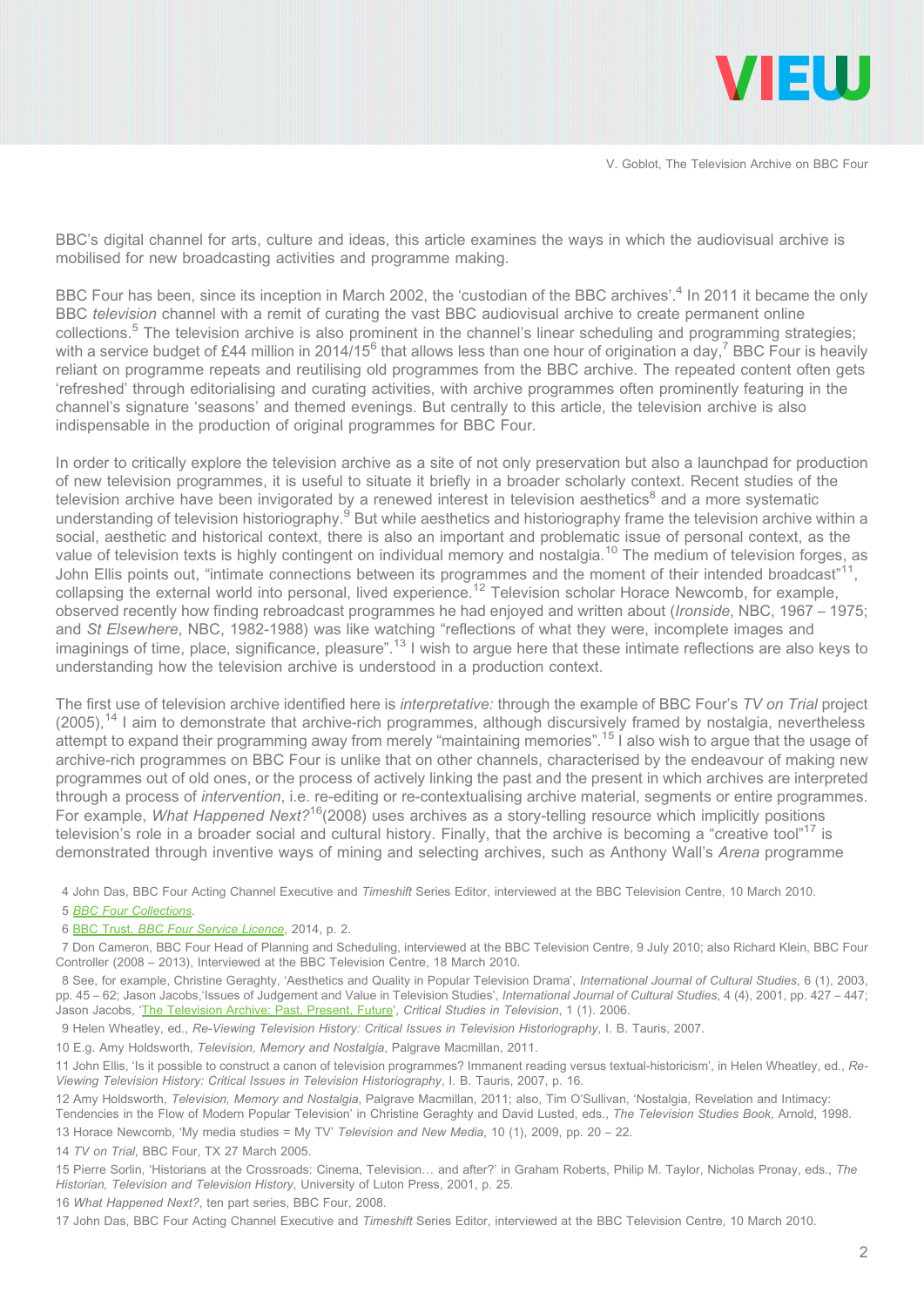

Exodus '77 (2007).<sup>18</sup> Its content innovation involves the use of the archive's evocative, nostalgic and ambient qualities and, I argue, can be seen as an imaginative development of archive use, representing both continuity and a break from earlier television aesthetics.

# 1 TV on Trial: Interpreting the TV Archive in Search of a Golden Age

In March and April 2005, BBC Four undertook a project of finding a "golden television decade". It was the channel's first large scale project to look systematically at Britain's television past. The idea was to put the television medium itself 'on trial' by comparing its different decades. Presented by John Sergeant, TV on Trial was staged amidst the "widely-held assumption that British TV has deteriorated in quality since the early yesteryear",<sup>19</sup> and patently modelled on the countdown, or 'best of' nostalgia TV formats. However, from the commissioning and scheduling perspective, the programme had a more ambitious aim: it wanted to provide not only "a way of utilising archives, but also [to allow] people to discuss and have an opinion about archives, to give a kind of context and meaning".<sup>20</sup>

Six decades of television were examined and placed in competition with each other. The journey started in 1955 with TV on Trial: 1955<sup>21</sup>, the decade commonly understood as the beginning of television.<sup>22</sup> and continued with a timeline of chronologically ordered programmes: TV on Trial: 1965; TV on Trial: 1975, with the last programme dedicated to 2005. The choice of programmes for each decade was not based on 'the best of', but was rather a cross-section of different representative genres and TV 'classics' in the chosen decade. They were shown in their entirety with an interactive option to see it with or without a real-time commentary of two broadcasting personalities chosen as television experts. I will focus here on the first decade, TV on Trial: 1955, in order to examine how 'deep archives'<sup>23</sup> contributed to the construction of interpretative programme making.

Following a brief montage of key events that took place in 1955, we see a couple of television critics sitting in front of a television set, in a simulated living room space designed in the style of the decade in question. The programmes they watch are "framed upon a blue digital background, emphasising their position within the 'flow' of TV on Trial or via split screens which displayed the reactions and responses of the commentators".<sup>24</sup> Each critic is chosen for his or her position in the debate, with one pundit representing and defending the decade, while the other taking a sceptical view. These two positions, 'prosecuting' and 'defending', correspond to Ellis's distinction between two contrasting interpretive procedures in textual analysis: *immanent* (text-centred and focused on its potential meaning in the present), and textualhistorical (tying the meaning to its historical context).<sup>25</sup>

The structure of TV on Trial consists of the original archive programme with an optional analytical narrative by critics, filmed in real time in order to offer a spontaneous commentary of archive programmes as they are unfolding so that the viewers get a sense they are actually watching television with the critics. In effect, the programme results in a built-in textual analysis of itself, constructed vis a vis the tension between the immanent and textual-historical readings. The

- 19 John Sergeant in TV on Trial, BBC Four, TX March 2005.
- 20 Janice Hadlow, Controller of BBC Four (2004 2008), Telephone Interview, 2 March 2010.
- 21 BBC Four, TX 27 March 2005.

23 By 'deep archive', I refer to the footage whose audiovisual properties are easily observable as being old. This is signified by the footage being either black and white, looking 'dated', or in general, with clear temporal markings and/or origin.

24 Amy Holdsworth, Television, Memory and Nostalgia, Palgrave Macmillan, 2011, p.121.

<sup>18</sup> Arena BBC Two/Four, 2007.

<sup>22</sup> The 50<sup>th</sup> year anniversary of the television duopoly with the launch of ITV in 1955 is considered as the moment in history which had a "transformative effect on drama production" as well as the beginning of a transitional period between the "near total reliance on live studio drama production and the increasing use of pre-recorded material, on tape and film". See Jason Jacobs, The Intimate Screen: Early British Television Drama, Clarendon Press, 2000, p.5. But perhaps more importantly, it is the pre-recorded material that enabled a dramatic increase in the availability of visual archive material (ibid.), enabling the TV on Trial programme to start with the year 1955.

<sup>25</sup> John Ellis, 'Is it possible to construct a canon of television programmes? Immanent reading versus textual-historicism' in Helen Wheatley, ed. Re-Viewing Television History: Critical Issues in Television Historiography, I. B. Tauris, 2007, p.16.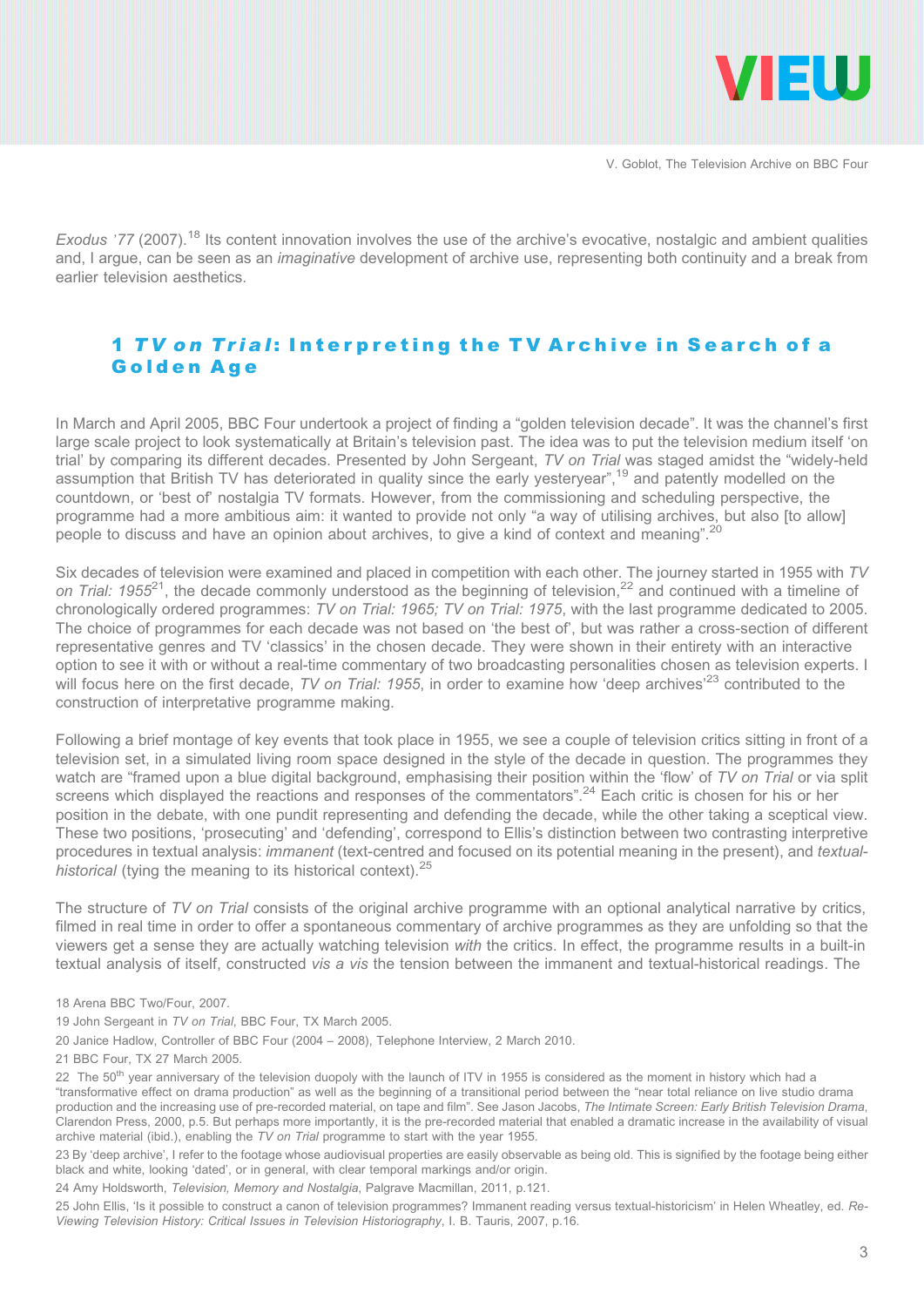

1950s, represented by the former Labour politician Roy Hattersley, are defended as being the best decade on account of it being a product of a "more innocent time, a much more deferential age". Taking a sceptical position is theObserver's television critic and columnist Kathryn Flett who, unlike Hattersley, focuses on the old-fashioned nature of the programmes, and notes how their content clearly reflects the gender inequality of the times. While watching the first scripted sitcom of a real-life American family, Life With The Lyons (BBC, 1955), for example, Flett comments on the overt theatricality, while Hattersley defends the situation comedy by contextualising it within the values of post-war Britain, which, he explains, were characterised by a sense of cultural renewal that was reflected in the "newness and freshness" of the programme. Hattersley's clear textual historicist position is evident throughout, even though he is unable to "defend that programme when comparing it to 2006". They continue their analysis by watching an episode of an "early makeover show", Can You Tell Me (BBC, 1955), devised and presented by Mrs Digby Morton. Mrs Morton engages her female viewers in discussions about fashion, and asks experts to discuss women's style. In the episode shown, it is exclusively men who are chosen as 'experts'; they tell women what to wear, how to accessorise, to become fashion models and to identify what men find attractive in women. Flett's feminist perspective problematises the exclusive reliance on 'male expertise', while also continuing to remark on issues to do with the slowness of narrative pace and duration. Hattersley's historical contextual perspective is temporarily abandoned here, as he agrees that the programme is "fantastically patronising" to women. For Flett, the archive examples are "slow and dull, almost unwatchable" until the arrival of an episode of ITV's Double Your Money (1955) fronted by Hughie Green. This is a quiz show where contestants from the audience are picked to choose one of forty-two distinct subjects to be asked questions about; each correct answer to a question doubles the amount of money they have so far won. Both Hattersley and Flett notice the relaxed, accessible tone of the ITV programme, and its faster pace in contrast to the BBC programmes they have watched. Flett also remarks on the quiz's progressive element observing how the choice of quiz questions is much more challenging when compared to contemporary quiz shows. Hughie Green's style of presenting, they both agree, is trailblazing and fresh, "virtually unchanged" from the present, in terms of the banter and the style.



Photo 1. Kathryn Flett and Roy Hattersley discuss programmes shown in 1955 in TV on Trial: 1955 (BBC Four, TX 27<sup>th</sup> March 2005)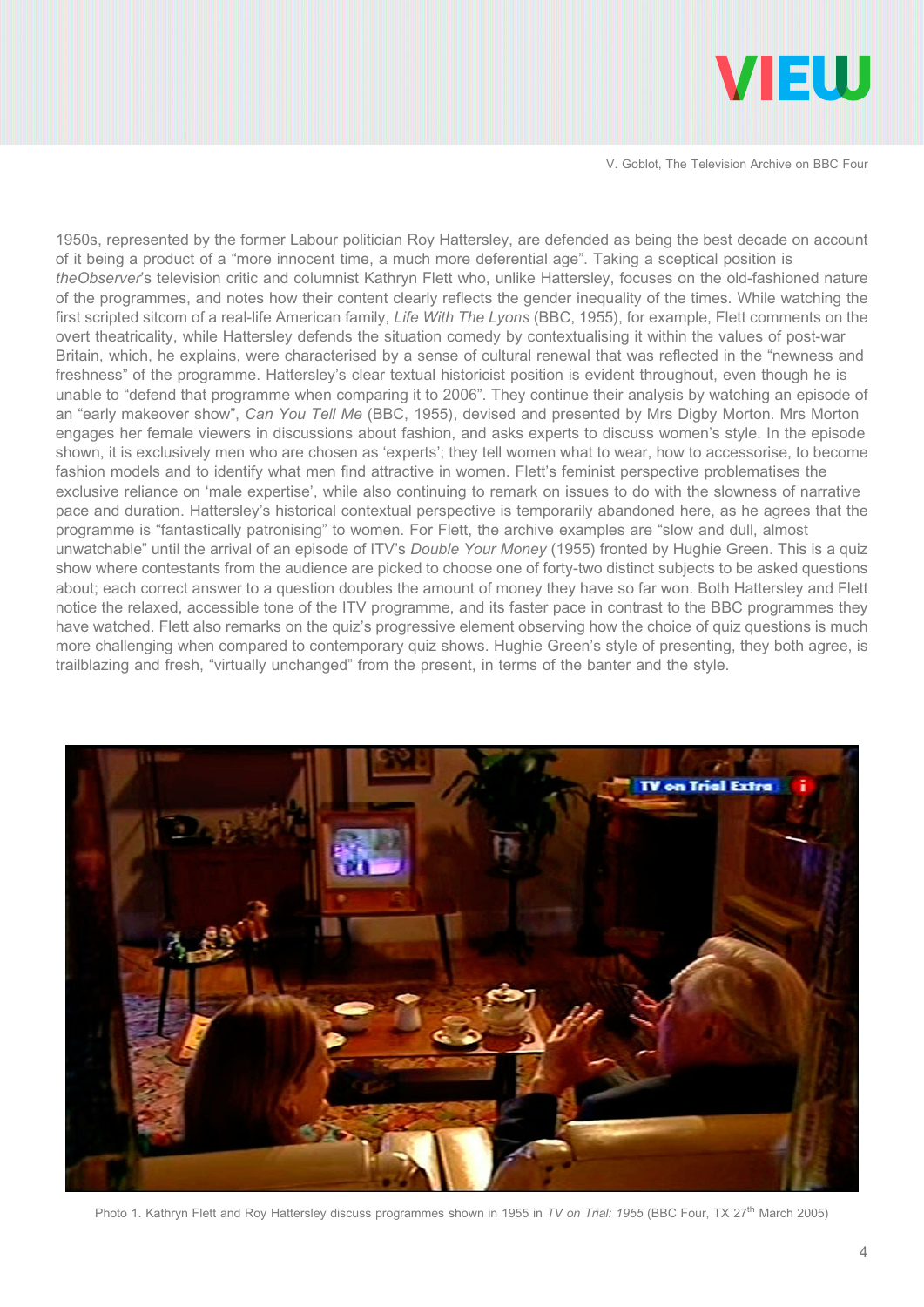

What becomes evident about the programmes chosen for this first instalment of TV on Trial is a sense of the 1950s as an under-represented decade. Hattersley notes that "there were a lot better programmes than this. We haven't exactly gotten the acme of perfection from 1955". Indeed, the problem of "the physical survival of the programmes"<sup>26</sup> which presents a key challenge in evaluating the early decades lead to the re-broadcasting of archive programmes, which, according to Wheatley, "often have little or no historical accuracy in relation to the broader picture of television broadcasting in a particular time or place"<sup>27</sup> thus limiting the possibilities of revising the television canon. The 1950s TV on Trial archive choice, then, becomes valuable for visual idiosyncrasies that represent the '50s feel', the antiquated everydayness, and what Flett describes as the "nascent feel of television". In summary, the Hattersley/Flett debate is consequently framed by interpretations of social change and cultural history, rather than the canonical quality of the programmes themselves.

#### 2 BBC Four's Archive Interventions: Archive Mining and Re-Examining Social History Through What Happened Next?

The use of the archive takes yet another turn with the documentary series What Happened Next? (BBC Four, 2008). The programme, produced by the Timeshift team, is one of BBC Four's longest running series, "long specialised in plundering the archives to tell resonant tales of social change"<sup>28</sup>. What Happened Next? continues this model: it is also an analytical documentary series in which each programme in the series is defined by the same, uncomplicated premise, to follow up on people who were the subjects of older documentary programmes. Indeed, the birth of the programme was, according to the series producer, John Das, an outcome of a deep archive search for the parent series: "we saw things while looking for other things… and you think, that is interesting - let's make a note of that so we can do something with it one day"<sup>29</sup>. This archive mining is the most essential and far-reaching part of the production process that the Timeshift team took part in, and the notion of "accidental discovery" is not unlike real archaeological excavation. Das elaborates:

#### We looked for films where you would be curious to find out what happened to the people afterwards, and where there was a real chance of showing change. We ruled out some films which were perfectly good, but where we felt we could only ask the same questions and never really add anything more. Or else, films which were so difficult in terms of the subject matter that it would be very difficult for people to revisit that subject.<sup>30</sup>

The process of 'updating' archives can therefore be linked to programmes being removed from their 'original habitat'. But changing the television archive's pace and visual language are not the only concerns; preserving 'the feel of the content' is an ethical as well as an aesthetic issue. In What Happened Next?: The Broken Bridge (BBC Four, 2008) the production team pays particular attention to the changed social and moral attitudes towards the developmental disorder of autism and early attempts at its treatment, the focus of the original archive material from the documentary The Broken Bridge (BBC, 1968). This documentary is about two autistic children, Philip Morrall and Iris Faith, and the desperate plea of their parents to improve their learning disorders as they embark on the intensive behavioural therapy called 'Operant Conditioning' developed by a psychiatrist from Los Angeles, Dr. Irene Kassorla. We follow the early transformations of these children, in their comparatively rapid gaining of language, previously thought impossible,

<sup>26</sup> Maire Messenger-Davies, 'Salvaging Television's Past: What Guarantees Survival?' in Helen Wheatley, ed. Re-Viewing Television History: Critical Issues in Television Historiography, London: I. B. Tauris, 2007, p. 40; also in Jason Jacobs, The Intimate Screen: Early British Television Drama, Clarendon Press, 2000.

<sup>27</sup> Helen Wheatley, ed. Re-Viewing Television History: Critical Issues in Television Historiography, I. B. Tauris, 2007, p.10.

<sup>28</sup> Roly Keating, 'Archiving the Army with BBC Four', About the BBC Blog [Online.] 16 September 2011.

<sup>29</sup> John Das, BBC Four Acting Channel Executive and Timeshift Series Editor, interviewed at the BBC Television Centre, 10 March 2010. 30 Ibid.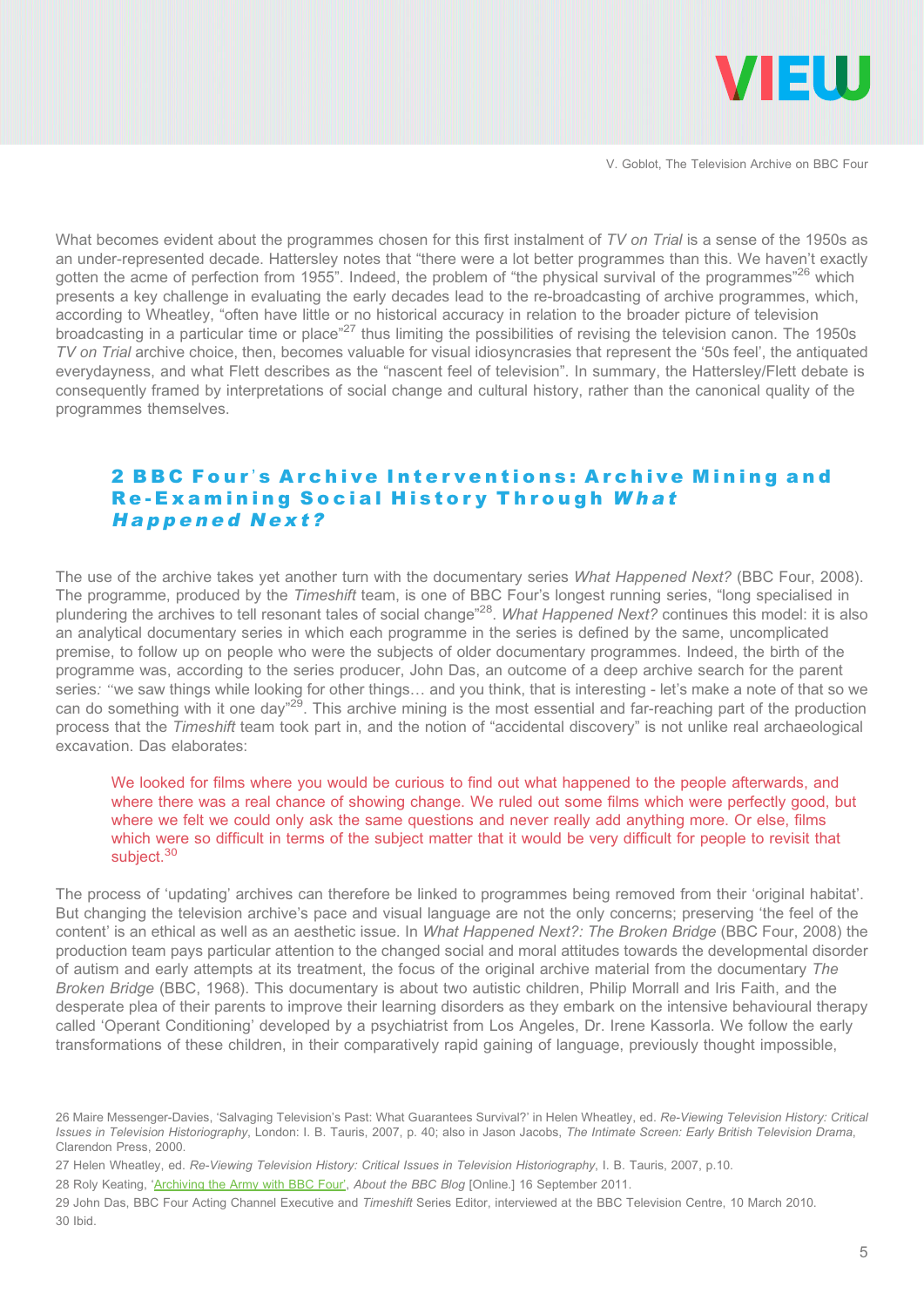

through a very intensive treatment that involves a controversial system of rewards and punishments. Archive images of the children's transformation bear witness to the cruelty and the effectiveness of the treatment as being two sides of the same coin. However, the voice-over that was retained from the original archive emphasises another moral dilemma, which has less to do with Kassorla's methods and more to do with her true motivations to 'cure' the children. Kassorla's intensive workshops in London's private Harley Street clinic are juxtaposed with her rich Californian lifestyle in which she is seen driving out of her sun-drenched villa in an expensive Bentley. It is clear that the original documentary is a moral investigation into psychiatric practices and the ambiguous effect they have on autistic children and their families, something that is clearly retained and exposed in its revision.



Photo 2. Archive footage of Philip Morall (left) and Iris Faith (right) working with Dr Irene Kassorla in What Happened Next? (BBC Four, 2008)

By cutting between archive footage and the present, which reveals the characters as adults, the What Happened Next? Broken Bridge programme allows a space for the re-evaluation of the treatment and how it had a mixed effect on the protagonists' lives; the deep transformation of the autistic individuals becomes a dramatic device for the documentary. The change we observe in the protagonists is also enhanced by the juxtaposition of past and present documentary styles; the archive footage with its imposing BBC voiceover becomes softened and observational, and the filmic quality of the archive footage is followed by the crisp, digitised quality of the images of the subjects in the present. The narrative envelops the past and present while the shift in image quality reminds us that the changes that the documentary observes happened over a course of four decades. Das explains the immediacy achieved in the updated documentary:

There is a very powerful moment in The Broken Bridge when we effectively cut from the main boy in late teens, early 20s - to him as he is now, in his 50s, or early 60s. It is quite a shocking and moving moment when you see the footage of him in the present day, and so I think that, with regard to the subject matter, part of what this series is really about, is the curiosity you have about human beings and how they change with time.<sup>31</sup>

The rationale behind the choice of archives for the What Happened Next? series is to identify qualities that are socially and culturally intrinsic and unique about the subjects. The weight of the archive footage, rather than merely chosen for nostalgic purposes or dramatic effect, is tied into BBC Four's mission to be a mediator of and commentator on the changing nature of British society. Programmes which had all the reasons to be ephemeral and "everyday" such as Broken Bridge, now have a chance to be resurrected and ascribed with a new sense of cultural and social purpose. In a way, this can be seen as a producer-centred approach to the archive: it is the producers' conceptual, analytical and reflexive approach to archives that allows television programmes to be valued a priori, during the production process and prior to their broadcast and reception.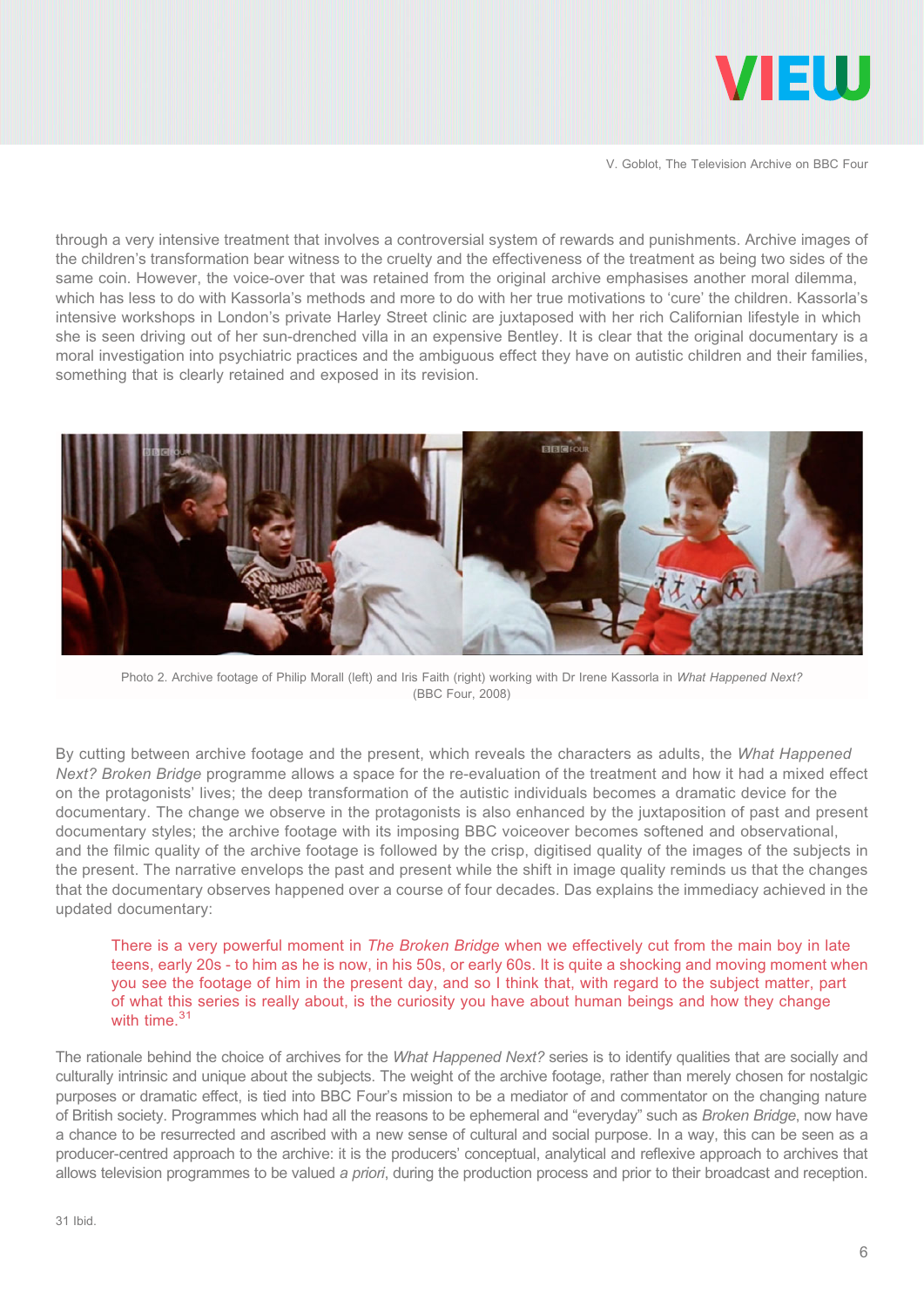

# 3 "The Very New Can Only Come From the Very Old:"32 Imaginative Uses of Archive

According to Anthony Wall, the producer of the BBC's long standing arts series, Arena, the word 'archive' itself is becoming problematic as it is "ceasing to be a valid term to describe what is done with it".<sup>33</sup> Creative interpretations of archives involve a form of distancing from the sometimes-prescriptive nature of memories and their subjective interpretative frameworks. Yet, engaging with the evocative and nostalgic textures of the historical artefact can have a different effect if we consider that television archive programmes have less and less hold on an audience who actually remember watching them 'live'. The 'memory' of television programmes is therefore often referred to as a memory of a mediated past disconnected from any sense of the present. As BBC Four Programme Scheduler, Don Cameron, expands,

#### There are memories and then there are *memories*. There aren't many people sitting here who watched them live, when they went out. So ultimately, I wasn't alive in the fifties so I couldn't do that … but quite a lot of these things were repeated later - they were shown in the sixties and seventies. $34$

The distortion between lived and mediated memories changes the terms and conditions of historicity, and in effect, changes the possibilities of the 'fixity' of a television programme in the time it was made. As Wall concedes, "what that means is that the past and the present now interact in the way they never did before".<sup>35</sup> Wall here refers to the possibility of re-editing the recorded past in a more fluid way that allows for different kinds of audiovisual associations as well as a more hybrid approach to archive. Hybridity here refers to the mixing of different temporalities, something that has already been explored in music (e.g. reggae) in which innovation in genres is born out of unlikely combinations (e.g. in reggae's case, indigenous African music with ska), with access enabled through exposure to this temporal art when it becomes part of a material record (i.e. through recording). The temporal hybridity is based on the constant exchange and amalgamation that takes place between mediated and lived memories. Arena's documentary on Bob Marley's cultural impact in the UK, **[Exodus](https://www.youtube.com/watch?v=_q39YHQm2jg) '77<sup>36</sup>** is almost entirely made out of archive footage, mostly taken from television news broadcasts, aiming to represent the historic events of 1977 as a visually immersive world which Bob Marley inhabited at the time he wrote the album. The original sound and/or commentary of most of the archive footage used in the documentary have been removed, as *Arena's* ambition is not to unfold a biography *about* Bob Marley. Rather, the premise of this documentary is Marley's album Exodus, and the historical and cultural importance of his exile in Britain in 1977 that informed the album, and which turned Marley "from a reggae star to a prophet".<sup>37</sup>

We see a record stylus hitting a vinyl groove and hear Natural Mystic, the opening track of the album. From this point on, the album tracks serve as a soundtrack for each month of 1977. The album is both the backdrop and the subject of the documentary. We also see news archive footage of Marley himself, interspersed with commentary and interview sound recordings. The archive footage is conceptually organised, and the opening song is accompanied by stock archive footage from January 1977, and the next track, So Much Things to Say, with footage from February 1977, and so on. As the album's songs are chronologically unveiled, the calendrical correspondence emerges as a formal creative intervention: "the discipline was that it had to be that month, and it had to be that year".<sup>38</sup> The fluid editing of news footage speeds through familiar images of British motorways covered in snow, freezing London streets and handwritten signs that signify a very different time ('price of a loaf 18p'), but also peculiar footage of an operation to capture an escaped lion on the city's streets. The programme maker's choice, seemingly perfunctory, manages to evoke the

- 34 Don Cameron, BBC Four Head of Planning and Scheduling, interviewed at the BBC Television Centre, 6<sup>th</sup> Floor, 8 July 2010.
- 35 Anthony Wall, Arena Series Producer, interviewed at the BBC Bush House, 11 February 2010.

37 Anthony Wall, Exodus '77, BBC, 2007, Also available on [YouTube](https://www.youtube.com/watch?v=_q39YHQm2jg).

<sup>32</sup> A quote from Ken Russell's BBC Monitor art documentary, Bartok (1964), quoted in Kay Dickinson's title, 'The very new can only come from the very old': Ken Russell, national culture and the possibility of experimental television at the BBC in the 1960s' in Laura Mulvey, Jamie Sexton, eds. Experimental British Television, Manchester University Press, 2007.

<sup>33</sup> Anthony Wall, Arena Series Producer, interviewed at the BBC Bush House, 11 February 2010.

<sup>36</sup> Originally broadcast on BBC Two in June 2007, marking 30 years of Marley's exodus to Britain. It was repeated shortly after on BBC One the same year and BBC Four in July 2007 and again February 2011, as a part of BBC Four's Reggae Britannia season.

<sup>38</sup> Anthony Wall, Arena Series Producer, interviewed at the BBC Bush House, 21 July 2011.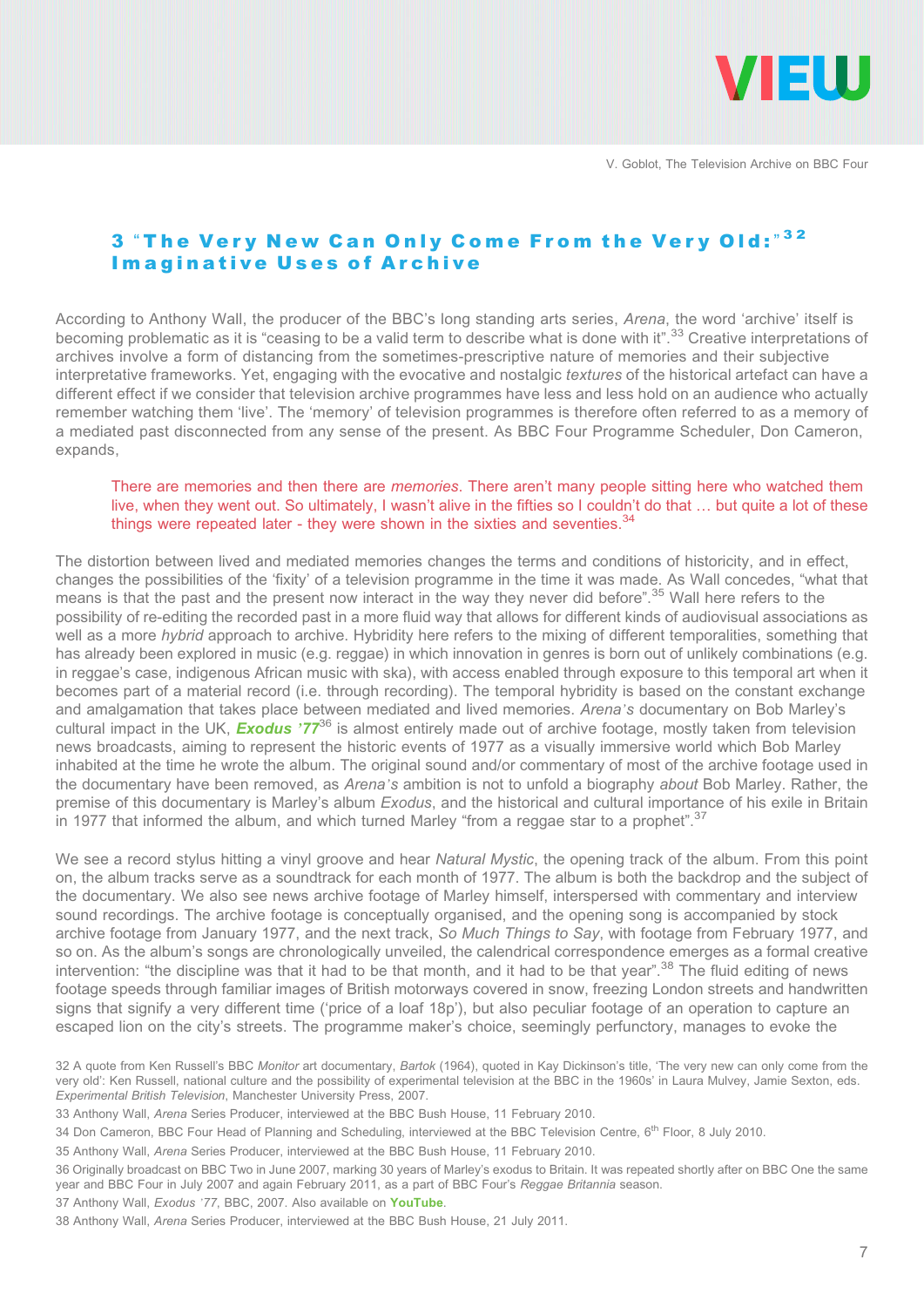



Photo 3. [BBC Four Arena page](http://www.bbc.co.uk/programmes/b007np3m) dedicated to Bob Marley Exodus '77 programme, containing clips and additional information<sup>39</sup>

ephemeral nature of television while also emphasising the atmosphere and the mood of the times as so distinctly unique and visually different from the present. The news archive footage is deliberately stripped of sound to give way to its different interpretations. For example, the end of the second track sees the ambient music fading back in, ushering a strikingly dated shot of Queen Elizabeth II on one of her visits to what appears to be a former colonial setting. The documentary does not explain the footage as it removes the original voice-over, which opens up possibilities of the use of the footage as new:

You start to see it in a completely different way, and you realise that there are a multiplicity of meanings existing in this one shot, and that what happened there with the news is that a very heavy-handed voice-over is trying to determine that you only receive that shot in the way that they intend to receive it. Then, if you put something provocative on the top of it, like a piece of music or some speech or some other kind of assemblage of sounds that on the face of it do not reflect that shot directly, or possibly sounds that might be going on around the corner, it takes on an altogether different meaning indeed.<sup>40</sup>

Wall explains that the documentary on the whole was intended to become 'a poetic construct' of archive footage documenting the time. Indeed, the use of the stock footage seems to borrow from, or at least resemble, music sampling techniques, where both audio and visual elements do not 'quote' the archive in discrete and individual sections but rather, blend the samples into a sort of audiovisual synthesis<sup>41</sup>. Archives are textures of associations and here the material represents grainy 1970s colour snapshots of 'pastness', building the temporal architecture of Marley's unique place in world and social history. There is an observable reliance on the dated 'feel' of archive footage, its grainy colour

<sup>39</sup> The Arena: Bob Marley's Exodus '77 is available for viewing in the UK in its entirety here. 40 Ibid.

<sup>41</sup> This is analogous to Simon Reynolds' description of audio sampling techniques where he likens samples as not needing to "be a quote machine but could also effectively work as a n instrument of pure sound synthesis, something that didn't just decontextualise its sources but abstracted them too" in Simon Reynolds, Retromania, Faber and Faber, 2011, p. 321.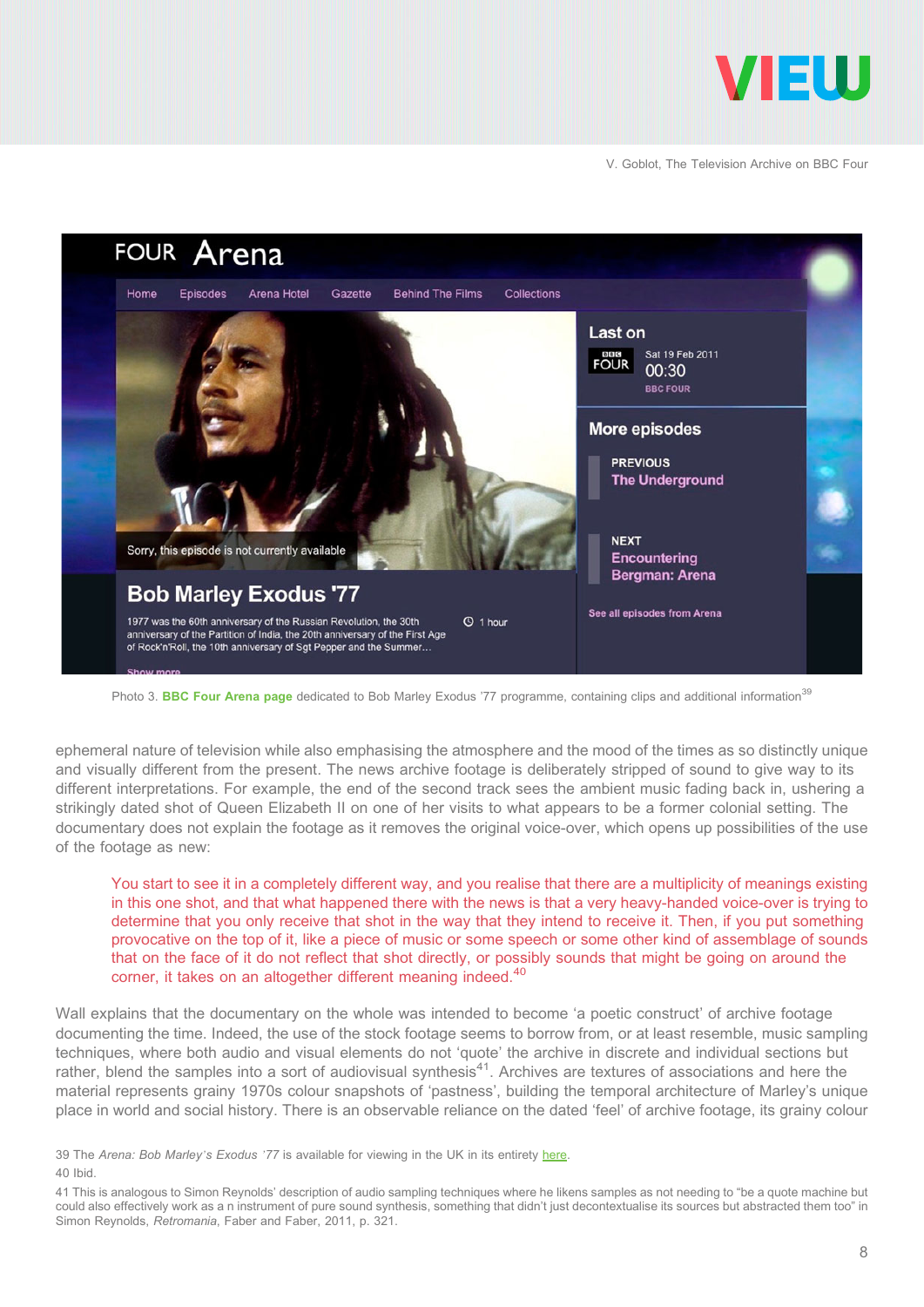

qualities, which are increasingly becoming aesthetic devices attempting simultaneously to evoke the period as well as to immerse viewers into the footage and thus propose new meanings, which challenges the conventional use of archive as nostalgic intervention. Wall primarily refers to these historically debased fragments not as formal (stylistic), but content-led elements, as ways of reconstructing or re-mediating memory, as a creative intervention, which represents both a continuation and a break from the traditional, autonomous ways that the archive has usually been represented on television.

Arena continues to push the boundaries of television into the realm of experimentation and in its promise of future uses of archives, represents a new television aesthetics. But unlike previous experimental television that, according to Laura Mulvey, was characterised by detaching itself from the surrounding flow,<sup>42</sup>Exodus '77 embraces television's ephemeral qualities, without any attempt to detach itself from 'the larger textual composite' that is television, or indeed, any other platform. Wall argues that archive usage allows him to aspire "towards the condition of form being content. It is almost like the content itself is necessarily there in order to create a form … the subject enables me to manipulate archive into a direction of form, and the content is the form as much as it is the content,<sup>43</sup> using the archive as slippery, ubiquitous material; as a 'creative tool':

You can shoot your own archive. You can play around with it … the proposition is that it is within the creative process the same way that shooting is. So it is not there to illustrate, it is there to be the thing, it is the thing itself.44

#### 4 Conclusion

The inquiry into the production of archive-based documentaries on BBC Four could have potentially been used to contribute to an argument that BBC Four belongs to the 'nostalgia industry' which permeates digital multichannel television (e.g. History TV, Gold). However, the concept of 'nostalgia', while applicable to some of the channel's archive programmes (e.g. Top of the Pops or Jazz 625 reruns), does not sufficiently explain such a broad range of archive uses from the production point of view, or the fact that the reception of 'deep' archive has a mediated, rather than lived 'memory imprint' on viewers. To put it simply, the tropes that are most frequently associated with television archive – history, memory and nostalgia – rather than being merely ways to describe the reception of archive programmes, are integral to innovative production practices and broadcasting activities.

A closer look into TV on Trial, What Happened Next? and Arena's Exodus '77 demonstrate how the television archive (either as a whole programme and/or archive footage) has evolved to become a vital component in the production processes of 'uncovering' a little known past, rather than simply reminiscing about the already seen and familiar. Archive mining and editorial reflexivity are embedded production practices that also articulate new approaches: whether to make sense of past events, to examine social and cultural changes, or for the purpose of creating original programmes out of the existing footage. Indeed, what these very different BBC Four programmes share, are their introspective qualities – a form of institutional 'soul searching', or what John Caldwell defined as self-reflexivity as the production and distribution of self-analysis to the public.<sup>45</sup> The purpose of the TV on Trial project, for example, was not only aimed at looking for the best decade; the quest for a 'golden age' it was essentially directed at the search for television's own cultural identity. The use of archive in What Happened Next?, celebrates the centrality of television as a social record and a witness to social change; and finally, Arena's take on archive footage amply demonstrates the aesthetics of the archive, and "that it is within the creative process the same way that shooting is".<sup>46</sup> The reproduction and reuse of the televisual and audio archives, therefore, can lead to rediscoveries of the archive's new cultural purposes and contribute towards television's complexity as a rich cultural form.

<sup>42</sup> Laura Mulvey in Laura Mulvey and Jamie Sexton, eds., Experimental British Television, Manchester University Press, 2007.

<sup>43</sup> Anthony Wall, Arena Series Producer, interviewed at the BBC Bush House, 21 July 2011.

<sup>44</sup> Ibid.

<sup>45</sup> John Caldwell, Production Culture: Industrial Reflexivity and Critical Practice in Film and Television, Duke University Press, 2008, p. 1.

<sup>46</sup> Anthony Wall, Arena Series Producer, interviewed at the BBC Bush House, 21 July 2011.